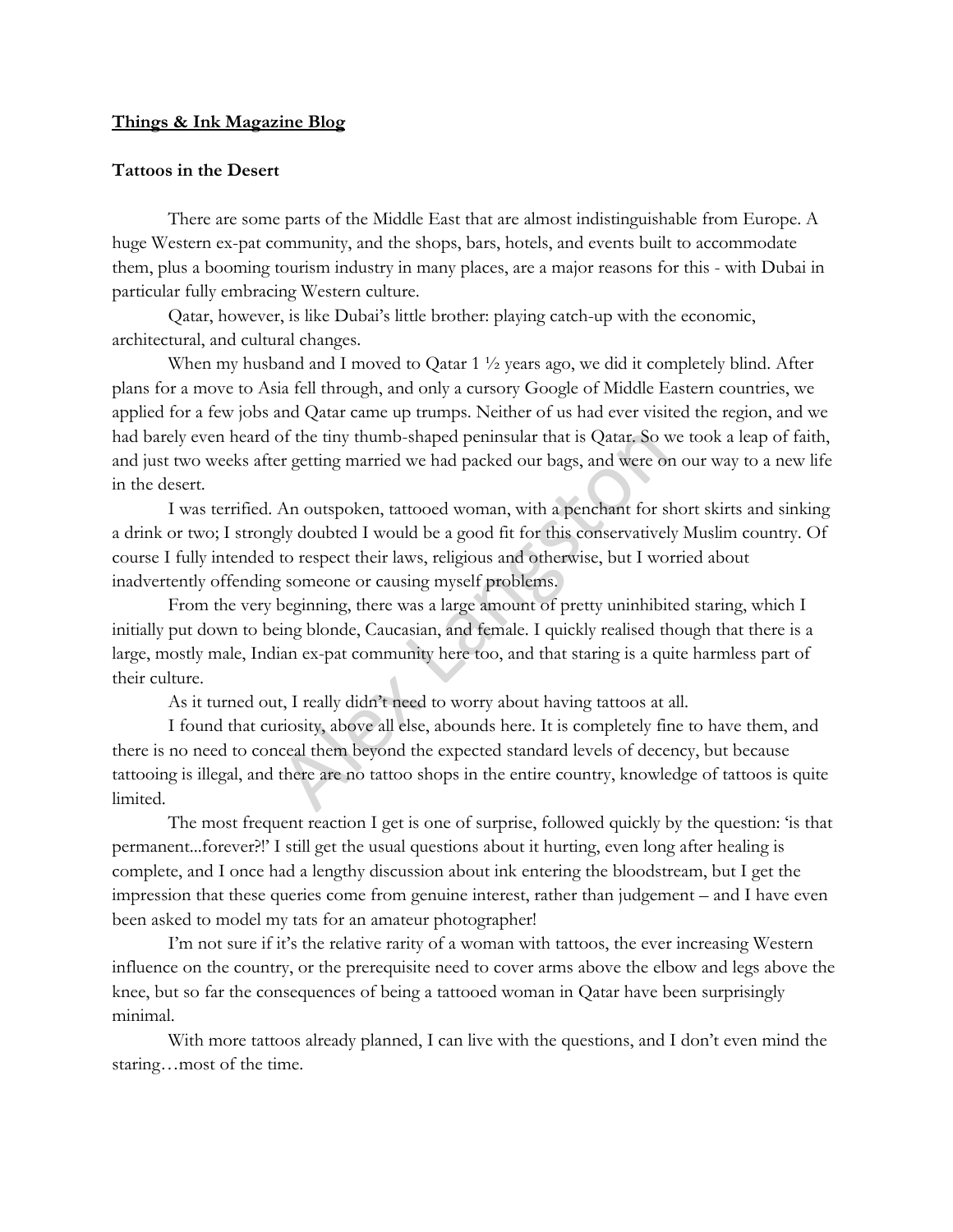## **Documentaries: Making a Murderer**

Over Christmas, like a lot of people, I plummeted into the Netflix *Making a Murderer*vortex with wilful abandon. Living in the Middle East, I had heard a few grumbles about the series on the internet, but was otherwise unaware of details; in retrospect, blissfully unaware.

About a year ago, I delved similarly head-long into a series of documentaries about the [West](https://en.wikipedia.org/wiki/West_Memphis_Three)  [Memphis Three](https://en.wikipedia.org/wiki/West_Memphis_Three) – three Arkansas teenage boys who in 1994 were found guilty of the murders of three younger boys. Two were sentenced to life in prison, whilst the perceived ringleader was sentenced to death.

The murder, trial, and media coverage were all clouded by the so-called 'Satanic Panic' that pervaded the US for much of the early 90s. Wearing black, listening to heavy metal, and being interested in belief systems beyond the typical Christianity of the Deep South, meant a guilty verdict was more or less guaranteed. If it wasn't for film makers [Joe Berlinger](http://www.imdb.com/name/nm0075666/) and Bruce Sinofsky capturing proceedings, that would have been that for the boys.

Fortunately, after the first film aired in 1996 interest in the case built, and over the next fifteen years the tireless support of the public (and some celebrities) led to new DNA evidence. In 2011 the possibility of a re-trial that would potentially embarrass the state led to an unusual plea deal; all three men were freed, but the state maintained their guilt.

I watched in absolute horror and astonishment, feeling elated at their release and total disgust at the injustice of the state's lack of culpability. Overall though, I felt that this scenario had to be an anomaly, a one off. I was very wrong.

Enter Making a Murderer. In 1985, Steven Avery was wrongfully convicted of sexual assault in Manitowoc County, Wisconsin, and spent eighteen years in prison before being fully exonerated by new DNA evidence. Two years after his release, and on the eve of a multi-million dollar settlement from Manitowoc County, Avery was arrested and then tried and convicted of the murder of a young woman. His nephew, Brendan Dassey, was also sentenced to life in prison for his part in the killing. d have been that for the boys.<br>
ter the first film aired in 1996 interest in the case built,<br>
s support of the public (and some celebrities) led to ne<br>
a re-trial that would potentially embarrass the state led<br>
e freed, bu

The confluence of a looming settlement that would have financially crippled the county, and the investigation by officers and prosecutors that had also played a part of the original wrongful conviction, is at the centre of the ten hour series. The documentary raises questions about the trustworthiness of the investigation and its key players, but it has also seen a heavy backlash that claims a lack of impartiality from documentarians [Laura Ricciardi](https://en.wikipedia.org/wiki/Laura_Ricciardi) and [Moira Demos.](http://www.imdb.com/name/nm0218668/) The two women are also accused of leaving out important trial evidence in order to more convincingly paint the defendants as innocent.

What is clear is that for both men the investigations and trial were not entirely unbiased, and whichever side of the fence you come down on, the takeaway should be that we take a long hard look at our justice systems. In the twenty years since the West Memphis Three case came to prominence, how many more people have not received adequate defences due to a lack of money and resources?